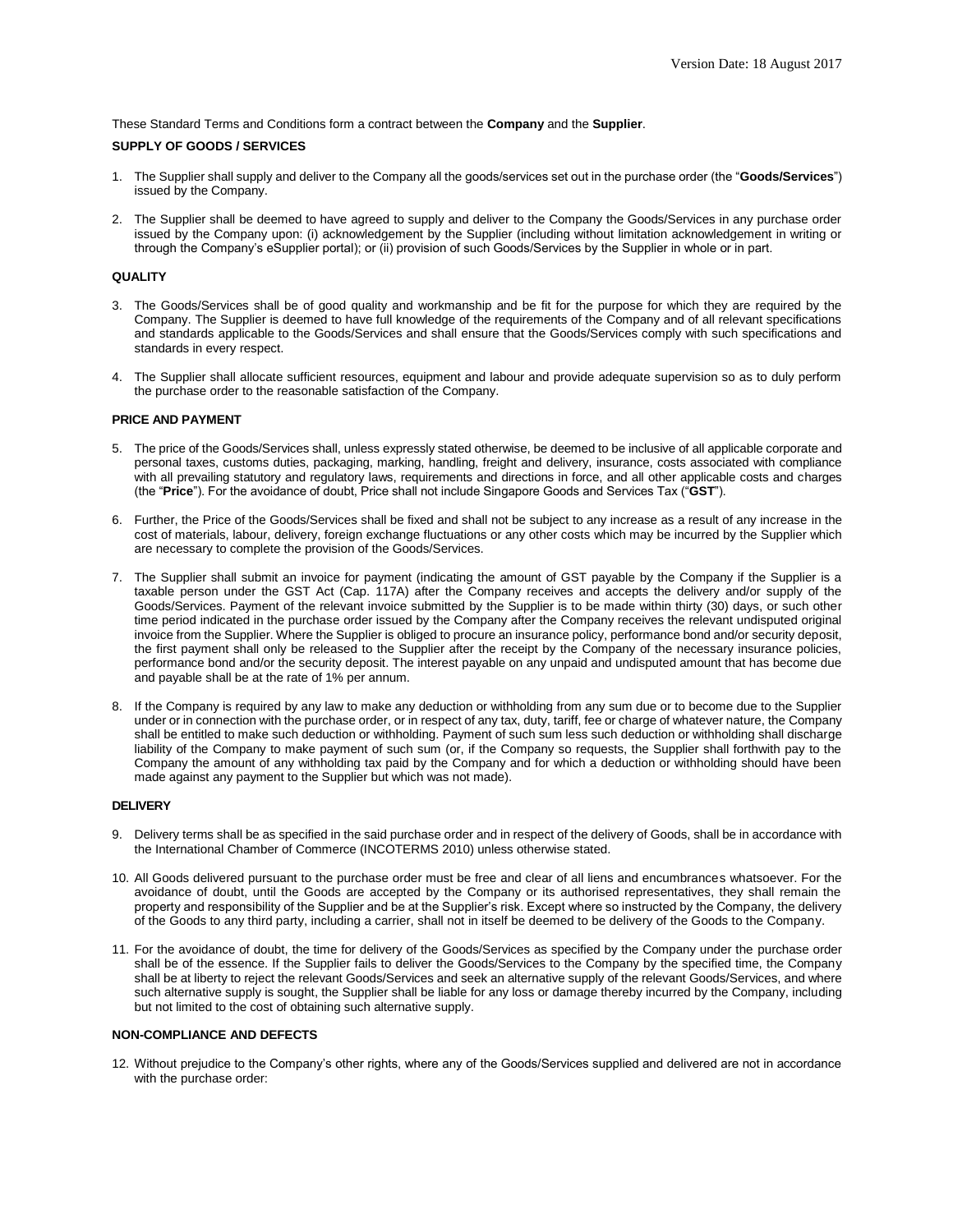- (i) the Company may instruct the Supplier to repair and/or replace the relevant Goods/Services at no additional cost to the Company, and the Supplier shall comply with any such instruction within the time specified by the Company; and/or
- (ii) in respect of the Goods, the Company may reject the relevant Goods, in which event the rejected Goods shall remain at the sole risk of the Supplier. Upon receiving notice of the rejection, the Supplier shall remove the rejected Goods within such time as may be specified by the Company, failing which the rejected Goods shall be removed and/or disposed of by the Company and the Supplier shall be liable for any loss, expense or damage thereby incurred or suffered by the Company.
- 13. Notwithstanding Clause 12, and without prejudice to the Company's other rights, where any of the Goods/Services supplied and delivered are not in accordance with the purchase order, the Company shall be at liberty to seek an alternative supply of the relevant Goods/Services, and where such alternative supply is sought, the Supplier shall be liable for any loss or damage thereby incurred by the Company, including but not limited to the cost of obtaining such alternative supply.

# **PACKAGING**

14. The Goods shall be packed and marked in a proper manner and in accordance with any relevant specifications and standards and/or in accordance with any instructions of the Company.

# **COMPLIANCE WITH LAWS, BUSINESS PRINCIPLES, AND STANDARDS**

- 15. The Supplier shall, at its own cost and expense, comply with and give all notices required by any law, by-law, regulations, codes and standards (including but not limited to the Casino Control Act (Cap. 33A) and the Casino Control (Casino Contracts) Regulations 2010, where applicable) that may from time to time be applicable to the performance of the purchase order by the Supplier. The Supplier shall notify the Company promptly and in no event longer than 48 hours after becoming aware of the termination or cessation of employment of any of its employees holding a security pass issued by the Company, including without limitation any contractor pass to enter the Resorts World Sentosa casino (the "**RWS Casino**"). The Supplier shall also ensure that it and any of its agents, employees, representatives, sub-contractors, sub-vendors and/or servants who enter the RWS Casino without paying an entry levy, for the purpose of providing the Goods and/or performing the Services, shall not take part in any gaming in the RWS Casino. The Supplier shall ensure its employees have a valid Category C2 Special Employee license issued by CRA to perform any functions of a special employee, as defined in the Casino Control Act (Cap. 33A) and the Casino Control (Licensing of Special Employees) Regulations 2009, in or in relation to the casino.
- 16. Without prejudice to the Supplier's obligations under Clause 15, the Supplier shall provide such information as may be required and/or notified by the relevant competent authorities. The Supplier shall also promptly notify the Company of any changes in the Supplier's company name, registered address, business address and/or any such information as may be required and/or notified by the Company to the Supplier from time to time.

# **LIQUIDATED DAMAGES**

17. Where stated in the purchase order that liquidated damages are applicable, the Supplier agrees that the Company shall be entitled to liquidated damages in the event of any non-compliance with the purchase order. The parties accept and acknowledge that the liquidated damages represent a reasonable and genuine pre-estimate of the loss or damage likely to be incurred by the Company as a result of the Supplier's failure to comply with the purchase order. In the event that the Company, for whatever reason, elects not to recover or is not entitled in law to the liquidated damages, the Company shall remain entitled to recover such loss, expense, costs and/or damages as it would have been entitled to under common law as if the provisions in the purchase order relating to the payment of the liquidated damages had not formed part of the purchase order. The Supplier's liability to pay to the Company such loss, expense, costs and/or damages shall not be limited in any way whatsoever by the amount of liquidated damages for which the Supplier may otherwise have been liable.

#### **INDEMNITY**

18. The Supplier shall indemnify the Company and its directors, officers, employees, affiliates, subsidiaries, and/or agents against any liability incurred by the Company to any person, and against all claims, damages, costs, expenses, fees, fines, penalties, charges and/or sanctions in connection with and/or imposed by any law, regulations, codes and standards and/or any competent authorities, made against and/or incurred by the Company and its directors, officers, employees, affiliates, subsidiaries, and/or agents by reason of any negligence, default or breach by the Supplier or its partners, directors, agents, employees, representatives, contractors and/or vendors arising out of or in respect of the performance of the purchase order.

#### **ACCESS**

19. The Supplier shall at all reasonable times permit the Company and/or its duly authorised representatives and/or agents and/or servants access to all workshops and other places where the Goods are manufactured, prepared or stored for the purpose of inspecting the same.

#### **SUB-CONTRACTING /ASSIGNMENT**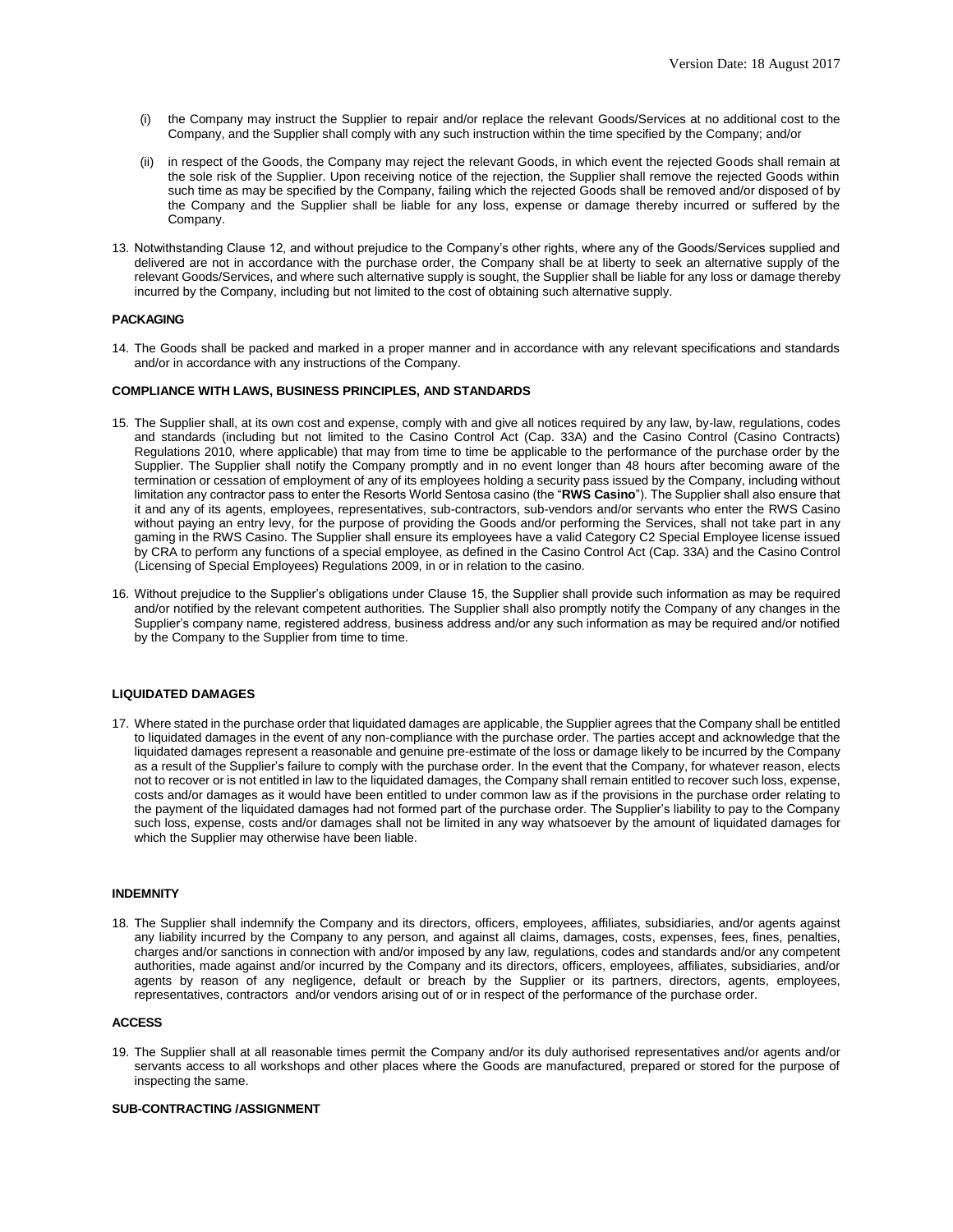- 20. The Supplier shall not sub-contract the whole or any part of the supply and delivery of the Goods/Services to any other person without the written consent of the Company.
- 21. The Supplier shall not assign any of its rights, interests or benefits under the purchase order or any part thereof (including the right to receive monies) to any person without the prior written consent of the Company and any assignment made in contravention of this Clause shall not bind the Company.

## **VARIATIONS**

- 22. The Company shall be entitled at any time, to issue orders to vary any part of the Goods/Services to be supplied and delivered (which shall include the right to omit any part of the Goods/Services, and to engage other suppliers to perform such part of the Goods/Services), including but not limited to the quantity and/or specifications of the Goods, or order any change to the Goods/Services that may be required by the Company.
- 23. Where an order for variation is issued by the Company, the Supplier shall advise the Company on any time and/or cost implications, together with all necessary supporting evidence and information required by the Company that may result from such order within seven (7) days of the date of the variation order.
- 24. The Company shall pay the Supplier for any such variation, and the amount payable shall be agreed to by the parties, failing which, the applicable unit cost of the Goods/Services as specified in the purchase order, or the prevailing industry rates (whichever lower) shall apply.

## **INSURANCE**

25. The Supplier shall, at its own cost and expense, take out and maintain such insurance(s) necessary to cover its liabilities under the purchase order, including public and products liability, for an amount of not less than Singapore dollars one million (SGD1,000,000) in respect of any one occurrence, and shall incorporate provisions on cross liability and waiver of subrogation against the Company. The terms of any insurance or the amount of any cover shall not relieve the Supplier of any of its liabilities under the purchase order.

#### **TERMINATION**

- 26. The Company may at any time and for any reason terminate the purchase order upon giving a fourteen (14) day prior written notice to the Supplier, and the termination shall take effect from the date stipulated in such written notice.
- 27. Without prejudice to Clause 26 above and/or to any other rights or remedies available to the Company under general law, the Company shall have the right to immediately terminate the purchase order by written notice to the Supplier:
	- if the Supplier fails to rectify the breaches of the Supplier's obligations under the purchase order within seven (7) days of the Company sending a notice in writing to the Supplier specifying the breach(es) and the Company's intention to terminate the Supplier's appointment under the purchase order unless the breach(es) is/are rectified within the time limit stipulated; and/or
	- (ii) if the Supplier commits an act of bankruptcy or become bankrupt or insolvent or enter into any agreement of composition or deed of arrangement with the Supplier's creditors or if being a company, a winding up order is made or if a receiver or manager of the Supplier's undertaking is appointed or possession taken or execution levied by creditors or debenture holders or under a floating charge or if a judicial manager is appointed or if the Supplier are subject to any analogous proceedings outside of Singapore.
- 28. Upon receiving the Company's written notice of termination, the Supplier shall immediately:
	- (i) stop all work under the purchase order; and
	- (ii) notify its sub-vendors, sub-contractors and/or agents in writing to do the same.
- 29. Upon termination of the purchase order under Clause 26, the Supplier shall be entitled to be reimbursed for the actual costs incurred up to and including the date of termination, which shall be limited to such costs that are properly incurred and consistent with such deliveries that have been ordered by the Company and in accordance with recognized accounting principles. For the avoidance of doubt, save for the actual costs incurred by the Supplier as aforesaid, the Supplier shall not be entitled to claim for any other losses, damages costs or expenses, including loss of profit, that may be incurred by the Supplier as a result of such termination.
- 30. The Company may use any of the Goods supplied and delivered by the Supplier up to the time of termination and shall have a lien over those Goods and may sell any of the same and apply the proceeds of sale in or towards the satisfaction of any sums due or becoming due to it from the Supplier under the purchase order.
- 31. The Supplier acknowledges and agrees that upon the receipt of a written notice served by any competent authorities requiring the purchase order to be suspended or terminated within the time specified in the notice, the purchase order shall be automatically so suspended or terminated immediately without prejudice to any rights that the Company may have against the Supplier before the date of such termination.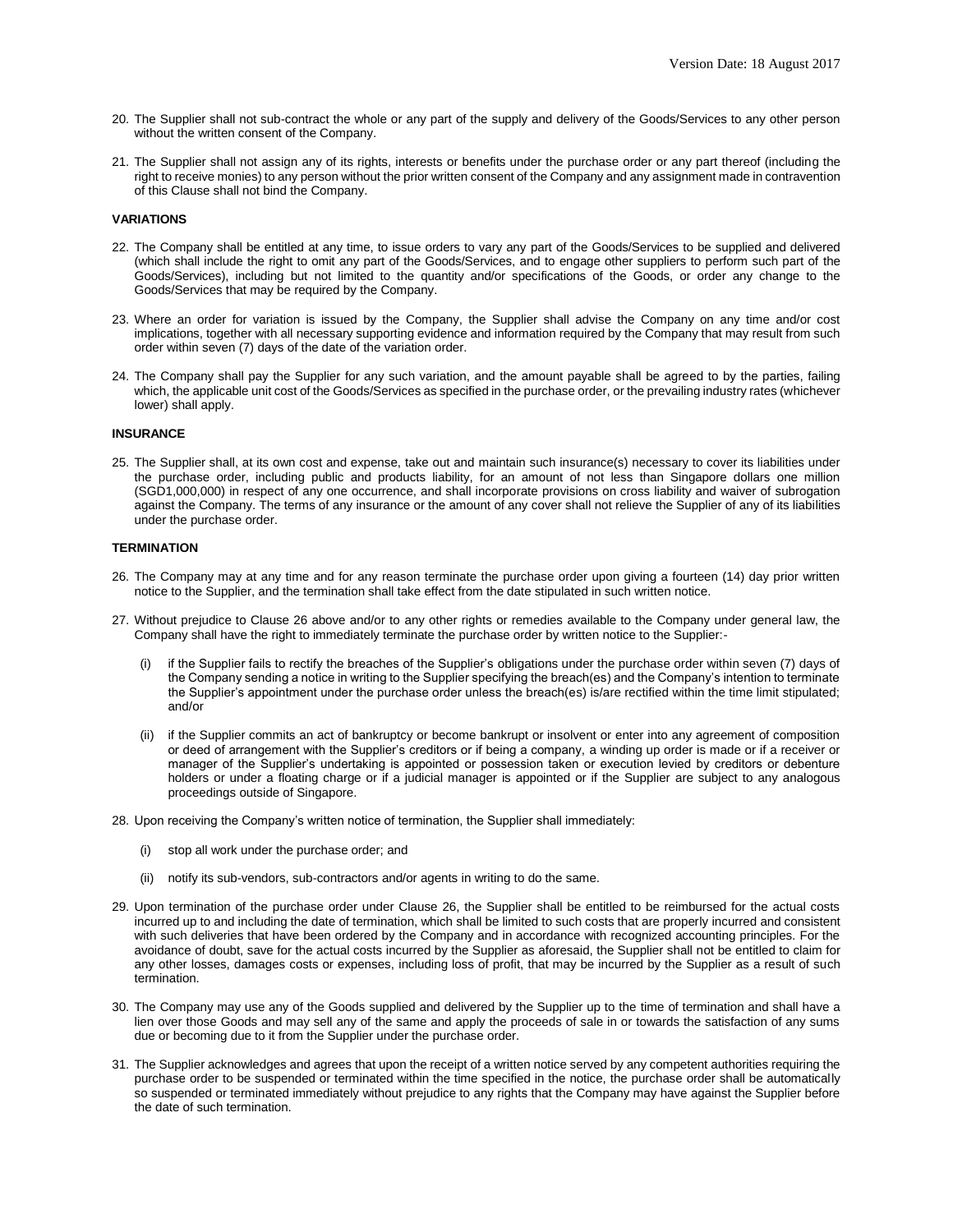# **CONFIDENTIALITY**

- 32. The Supplier undertakes and shall ensure its partners, directors, agents, employees, representatives, sub-contractors, subvendors and/or servants undertake to treat as confidential, all information which comes into its or their possession pursuant to or as a result of or in the performance of the purchase order. The Supplier shall not and shall ensure that its partners, directors, agents, employees, representatives, sub-contractors, sub-vendors and/or servants do not, without the written permission of the Company, disclose any such confidential information mentioned in this Clause 32 herein to any third party.
- 33. Without the prior written approval of the Company, the Supplier will not discuss the purchase order or its relationship to the Company with any branch of the media (including, without limitation, the posting of any information thereof on the internet) or with any third party nor will they furnish any information (including without limitation written materials, photographs, audio tapes or discs, video tapes or discs, computer programs or data, CD-ROMs, drawings or sketches) relating to the Company to any media entity (including, without limitation, the posting of any information thereof on the internet) or third party. The Supplier will not use the Company's name or its association with the Company in any form or advertising or promotions (including, without limitation, the posting of any information thereof on the internet) without the prior written consent of the Company.
- 34. The operation of Clauses 32 to 34 herein shall survive the termination of the purchase order without limit in point of time but shall cease to apply to information or knowledge which may properly come into the public domain through no fault of the Supplier.

# **INTELLECTUAL PROPERTY**

- 35. Any and all patents, designs, design rights, trademarks, trade names, copyrights and all other intellectual property rights (whether registered or not) (the "**Intellectual Property**") in all drawings, designs, plans, specifications or other documents (the "**Company Materials**") given by the Company to the Supplier to enable the Supplier to fulfill its obligations under the purchase order shall be used exclusively by the Supplier for the purchase order. For the avoidance of doubt, the Company Materials shall be deemed confidential.
- 36. Insofar as any of the Goods/Services are manufactured/provided using the Company Materials, the Supplier shall not be permitted to disclose or provide any information on these Goods/Services to third parties without the prior written consent of the Company.
- 37. The Supplier hereby warrants that it is the sole and unencumbered owner of the Intellectual Property in the drawings, designs, plans, reports, specifications, samples, prototypes or other documents related to the Goods/Services that it makes available for the purpose of performing its obligations under the purchase order (the "**Supplier's Materials**"), and that none of the same or the use thereof as contemplated under the purchase order infringes the Intellectual Property of any third party. The Supplier shall be deemed to have given to the Company a perpetual, transferable, non-exclusive, royalty-free licence to copy, use and communicate the Supplier's Materials.
- 38. The Supplier undertakes to indemnify and keep the Company and its directors, officers, employees, affiliates, subsidiaries, and/or agents harmless from and against any liabilities, damages, losses, costs, expenses, proceedings, suits and/or other consequences arising from any allegation or claim that a third party's Intellectual Property or other right has been infringed by the Supplier's Materials and/or any part or use thereof pursuant to the purchase order.
- 39. The Company shall own the Intellectual Property in all drawings, designs, plans, specifications or other documents created by the Supplier, its partners, directors, agents, employees, representatives, sub-contractors, sub-vendors and/or servants pursuant to the purchase order (the "**New Intellectual Property**"). The Supplier shall, and shall procure that its partners, directors, agents, employees, representatives, sub-contractors, sub-vendors and/or servants execute all formal documents necessary or desirable in order to assign to the Company all New Intellectual Property at no cost to the Company.

# **NOTICES**

40. Any notice, request, demand or other communication to be given or served by a party under the terms of this purchase order must be in writing and shall be delivered by personal delivery, , registered post or facsimile transmission to any of the addresses specified in the purchase order and/or parties' registered addresses and/or such other address or facsimile number as either party may direct, from time to time, by written notice given to the other, and shall be deemed to be duly served and received, at the time of delivery as evidenced by relevant documentation, and if delivered outside office hours, it shall be deemed to be served and received on the next business day.

## **PERSONAL DATA PROTECTION**

- 41. In furtherance of its performance and obligations under the purchase order, the Supplier may disclose information that constitutes personal data as defined by the Personal Data Protection Act (Cap. 26) ("**PDPA**") to the Company. The Supplier undertakes and warrants that it will obtain all necessary consents for the Company to collect, use and disclose such personal data for the purposes contemplated in the purchase order.
- 42. When dealing with personal data received from the Company, the Supplier shall only use and/or disclose personal data (i) in accordance with the purposes for which the Company disclosed the personal data; (ii) in accordance with the instructions of the Company; and (iii) in such manner that ensures the Company's compliance with the PDPA. The Supplier shall also comply with the PDPA, its regulations and guidelines and any reasonable request of the Company. The Supplier shall also implement control